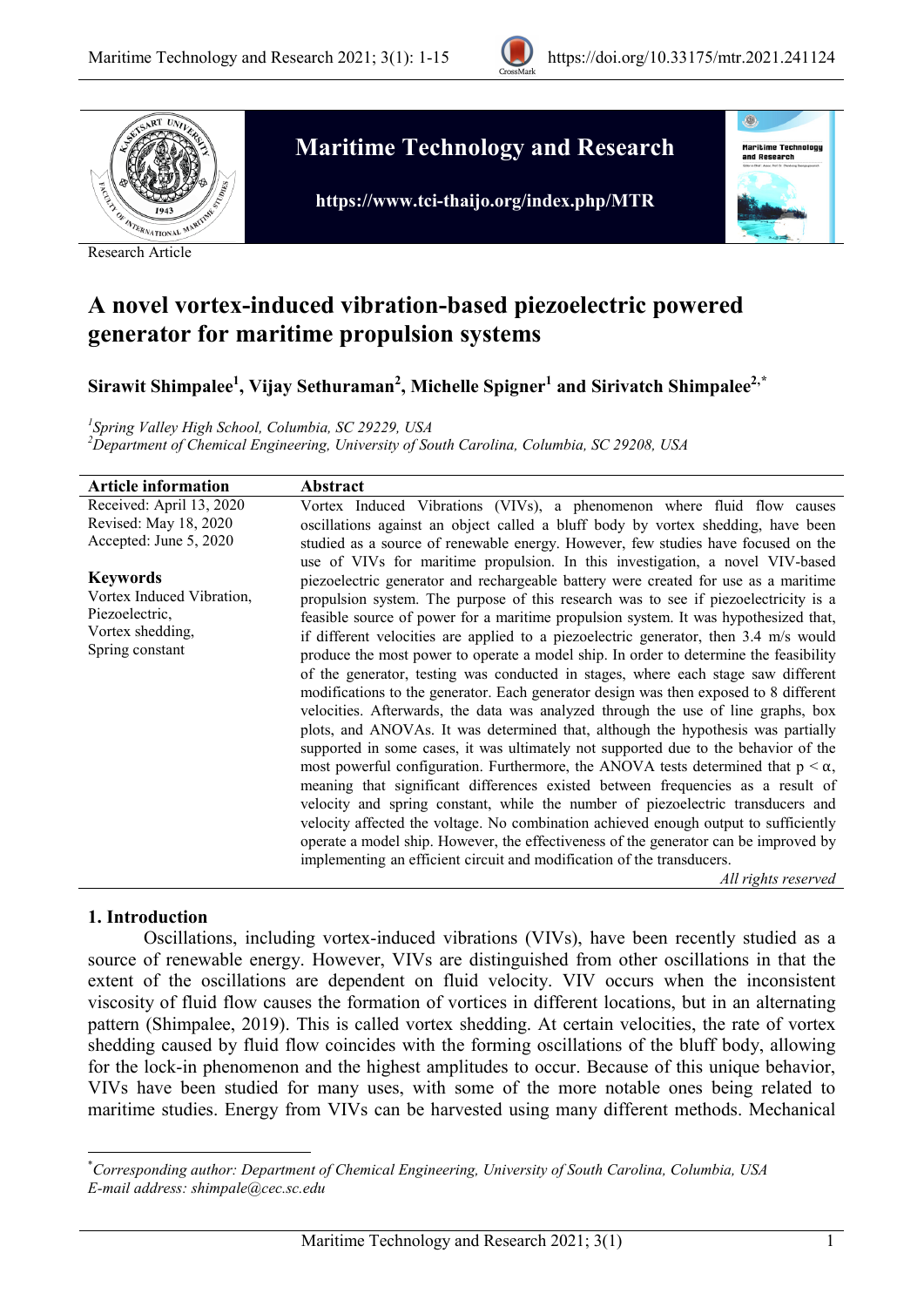methods, however, can suffer from high energy loss and friction (Shimpalee, 2019). As a result, electrical methods, such as piezoelectric generators, are preferred (Shimpalee, 2019). Piezoelectricity refers to the ability of certain materials to generate an electric potential when exposed to vibrations and other forms of mechanical stress. This electric potential is converted and harvested through the use of electrodes. In this investigation, a novel VIV-based piezoelectric generator and rechargeable battery were created for use as a maritime propulsion system.

The source of power of piezoelectric generators comes from fluid flow. When a VIV system is exposed to a certain velocity, the lock-in phenomenon occurs, allowing for oscillations with the highest amplitudes to occur. Thus, different velocities were applied to observe changes in the performance of the generator. However, in order to understand how these oscillations affect piezoelectricity, one must understand how a generator functions. A piezoelectric generator is made up of the piezoelectric element, dampers, and springs (Jbaily & Yeung, 2014), a setup which is similar to that of a VIV generator. Of the piezoelectric materials used in generators, Lead Zirconate Titanate (PZT) and Polyvinylidene Fluoride (PVDF) are used most frequently in maritime settings (Jbaily & Yeung, 2014). Each material has its benefits and downsides, with PZT being more powerful but fragile than PVDF. When oscillations are introduced, the piezoelectric material is put under stress, resulting in voltage generation (Jbaily & Yeung, 2014). However, the largest oscillations do not result in the highest power output (Mehmood et al., 2013). Furthermore, the setup of a generator affects the optimal velocities, with the optimal range, as described by Dai et al. (2016), of 3.0 to 4.4 m/s being significantly different from the 1.4 to 1.6 m/s range of previous research (Shimpalee, 2019). These results are also impacted by damping; Franzini and Bunzel (2018) found that adding another set of dampers increased the output of their generator from 2.6 to 11 MW. As a result, the lock-in phenomenon did not offer the best indication of efficiency, and tests were carried out without total reliance on the aforementioned phenomenon.

The amount of power and potential that was generated from the VIVs was measured, since they are the most important aspects of the generator. Although vibrations are the main source of power for piezoelectric generators, the components of the electrical circuit are what allow the power of the generator to be usable. Electrodes, which are devices designed to transfer electrical currents from non-metallic solids, first capture the generated charges. The potential is then captured by a transformer. The activities of the 2 aforementioned components, which constitute the mechanical portion of the generator, generate the charges of the electrical converters (Jbaily & Yeung, 2014). However, AC current is generated, not the DC required for other electrical appliances. As a result, the current is processed and converted through the use of a rectifier bridge that includes a filtering capacitor (Jbaily & Yeung, 2014). This power can then be used as a charger for a rechargeable battery. Changes to the specific set-up of generators and their environments result in different capabilities. Martinez et al. (2019) utilized a longitudinal traveling wave transformer and were able to achieve 6.5 W and 90 % efficiency for their generator. As for VIV-based generators, Jbaily & Yeung (2014) observed and found that the power output ranged from  $6.81 \times 10^{-6}$  to 0.004 W. They also found that the power density was 11 to 68  $W/m<sup>3</sup>$  and the efficiency was 11 to 37 %. The aforementioned results are due to different compositions of the circuits. For example, increasing the load resistance also increased the power (Zhang & Wang, 2016), thus improving the generator. This information was taken into account for this work during the creation of the piezoelectric generator.

The purpose of this research was to see if piezoelectricity is a feasible source of power for a maritime propulsion system through the optimization of velocity and spring combinations. This was done as an extension of previous research on VIV-based maritime propulsion systems. Mechanical methods are not efficient in creating a reliable maritime propulsion system, but an indirect system that involves a battery opens up many possibilities for research that is relatively new (Shimpalee, 2019). In addition, piezoelectricity was also accessible to the researchers, allowing for the appropriate conduction of the proposed research. Potential benefits of this research include reducing existing costs for maritime propulsion systems, as well as providing a new common source of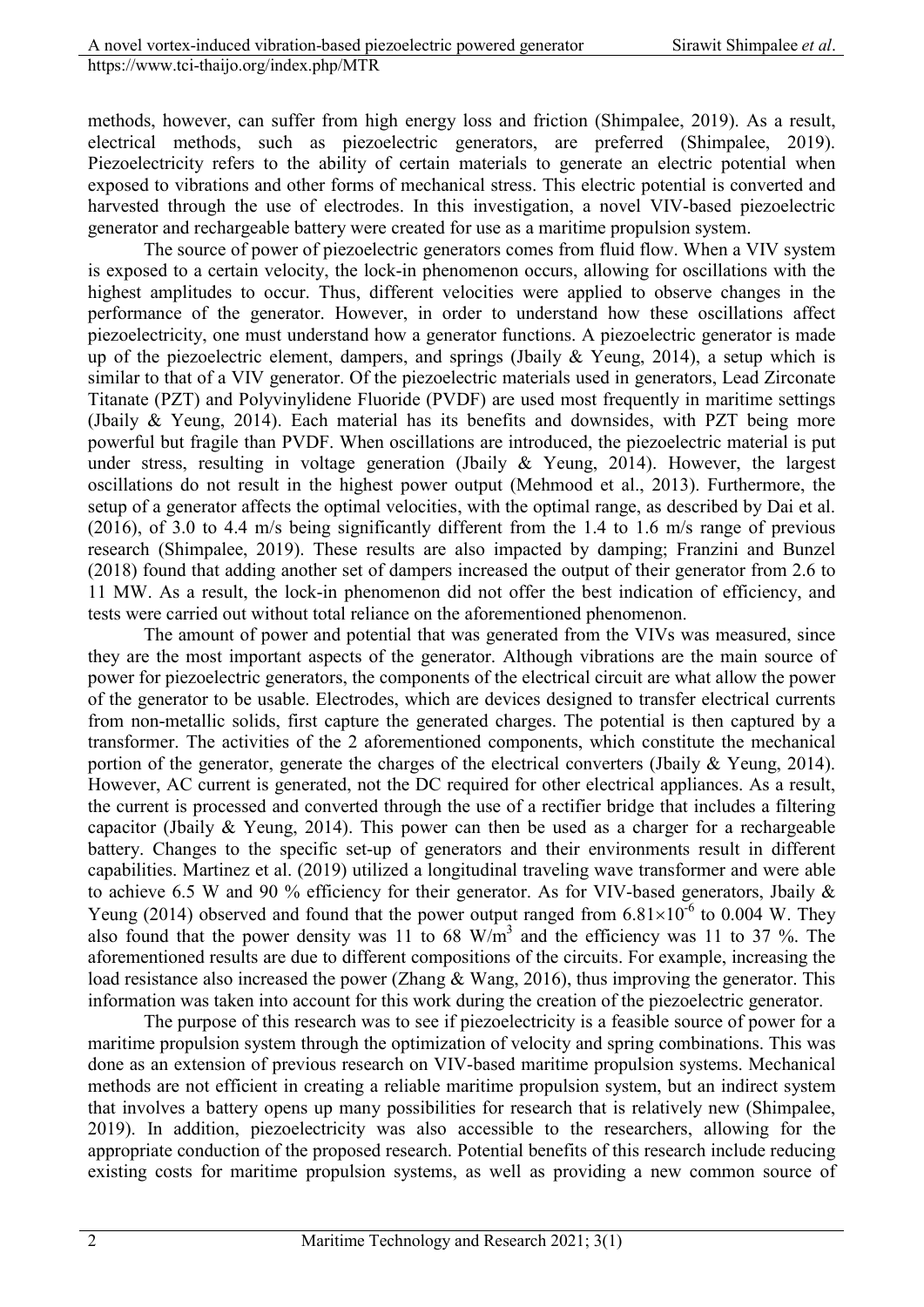energy to replace non-renewable resources. For this research, a piezoelectric generator was created. This generator was then exposed to several different velocities. The oscillations from the generator produced output in the form of potential (V) and power (MW), which would be applicable to both the rechargeable battery and the piezoelectric material. This output was measured using an oscilloscope and multimeter, then analyzed using ANOVAs, line graphs, and box plots. Two stages were included in this research, but the main hypothesis was that if different velocities were applied to a piezoelectric generator, then a generator utilizing 2 transducers with 54 N/m springs running at 3.4 m/s would produce the most power to operate a model ship.

### **2. Materials and methods**

A generator was created in order to conduct the research. The design of this generator was chosen based on previous research and the notion of consistency with other papers in the relevant field. PVC pipes constituted the main framework of the generator. The vertical supports of the frame were 32.95 cm in length, while the horizontal supports were 25.20 cm. Between these supports a 2.75 cm bluff body with a mass of 85 g was placed, using one of the following spring constants: 205, 636, 93, 152, 314, and 54 N/m. This particular bluff body and set of springs was selected due to being the most optimal for the structure based on its dimensions. To support the bluff body and dampers, brass hooks were attached to these horizontal supports. These hooks were 3.45 cm away from the edge of the PVC pipe. To prevent the design from falling over, pipes were attached to the T-connectors, with PVC pipes added to increase their effectiveness. This base resembled an "H" when viewed from above. The frame was then attached to a plywood board with bolts for further support and to provide a base for the piezoelectric circuit.



**Figure 1** The design of the piezoelectric generator when 2 transducers are used. A wooden structure was the most practical design for the generator. The structure was determined not to interfere with the actual vortex shedding. The middle component shows a close up of the transducers with portions of the oscilloscope. To the right is an electrical diagram showing the circuit setup of the experimentation.

**Figure 1** presents the actual design of the generator. A rectangular structure was created to incorporate a piezoelectric system into the vortex induced vibrations (VIVs) used. The rectangular structure was constructed out of plywood and placed in front of the bluff body. This placement was done in order to prevent interference with the vortex shedding, which is the main source of oscillations during VIVs. This location was also selected due to the lack of feasibility of placing the piezoelectric transducers on the hooks and springs. On the top of the structure, Mide Corp. Piezoelectric Bending Transducers were placed and attached. These transducers were selected because they were the most compatible with the behavior of the bluff body, particularly the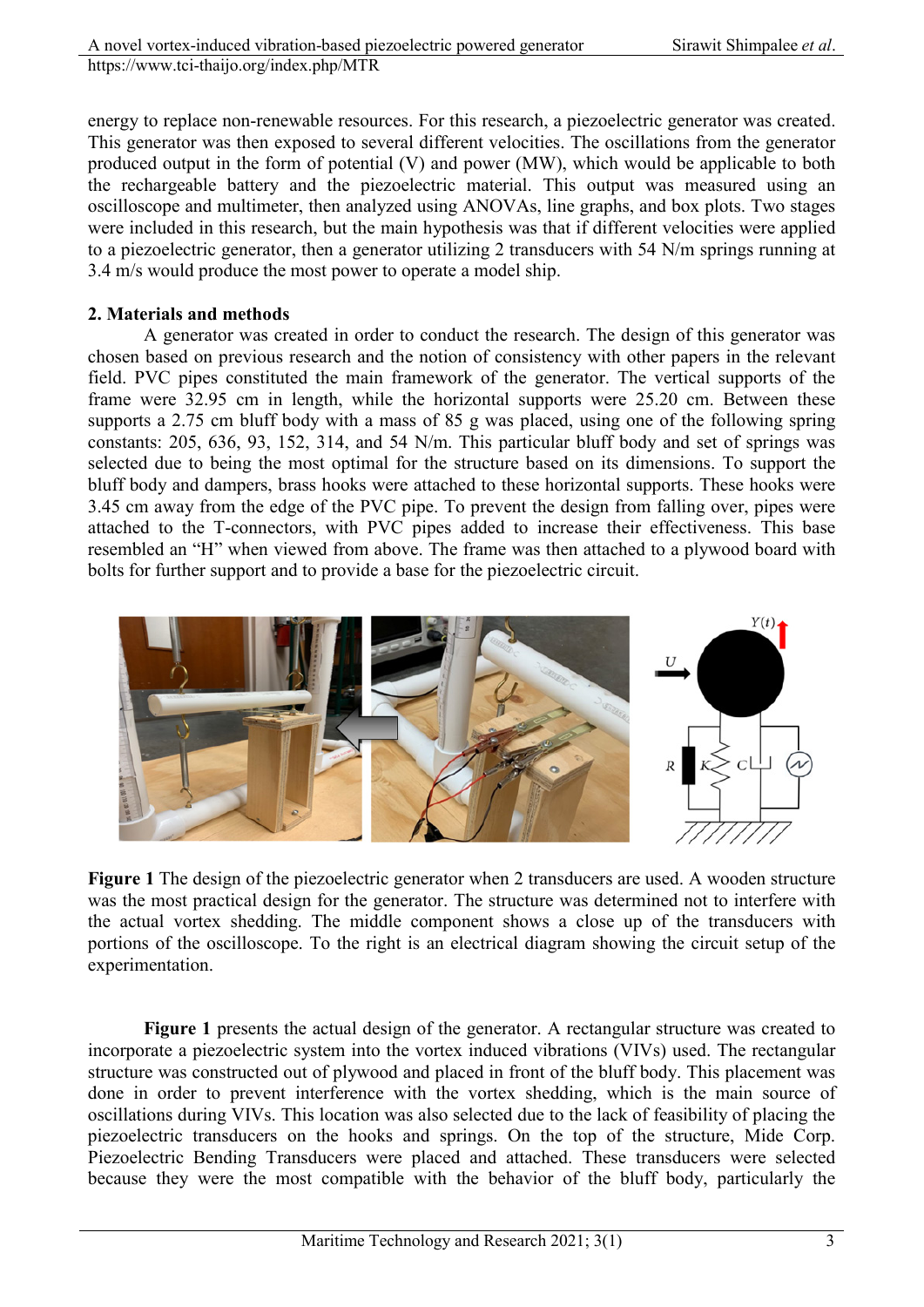amplitude. The transducers were attached to the bluff body using nuts and bolts, which was possible through holes already existing in the design of the transducer. Meanwhile, the copper end of the transducer was placed on the rectangular structure, which allowed for the attachment of clips, depending on which stage of testing the generator was undergoing. This equipment was obtained from several locations. **Figure 1** also displays a circuit diagram of the experimental setup, where the resistor, spring, and capacitor represent components of the transducer. The diagram also shows the transducer attached to the oscilloscope.

The capabilities of the generator were tested by exposing it to the following velocities: 1.0, 1.4, 1.6, 2.0, 2.4, 2.7, 3.0, and 3.4 m/s. The velocities were produced using a Pelonis<sup>TM</sup> 50.8 cm fan and modifying the distance between the fan and the generator. An anemometer was used to confirm the velocities. While the generator was exposed to the fluid flow, a Siglent<sup>®</sup> SDS1202X-E oscilloscope recorded the behavior of the power production by attaching clips between the transducer and the device. The data was presented on the oscilloscope in the form of a wave function line graph, displaying the peaks of power over time. This data was then recorded using a USB drive and uploaded to a computer for analysis. Each test took 30 min to run. This time interval, as well as the fluid used, bluff body diameter and mass, and structural design parameters were controlled. The experimentation consisted of 2 stages. The first stage consisted of recording the potential (V) and frequency (Hz) of one transducer for all 6 springs. The second stage selected 2 springs that produced the highest average potential. The springs were then used with 2 piezoelectric transducers connected in series, tested, and compared with configurations utilizing only one transducer.



Figure 2 The electrical output signal for the generator with a 54 N/m spring, one transducer, running at 3.4 m/s combination. Because of the nature of the data, the results were processed and analyzed into a more legible and understandable form.

Power was analyzed using Microsoft<sup>®</sup> Excel for descriptive statistics and SigmaPlot<sup>®</sup> for inferential statistics. An example of the data received from the oscilloscope is seen in **Figure 2**. Noise is observed in the figure, likely due to interference from the testing environment. Because of the format, the data was processed and summarized. Data for each trial was summarized into 2 categories for descriptive statistics: average frequency and average amplitude of potential. After that, the overall behavior of the power for the 2 stages was graphed for a visual representation using line graphs. For inferential statistics, significant differences between the voltages through velocity, spring constant, and the number of piezoelectric transducers were analyzed using multiple-way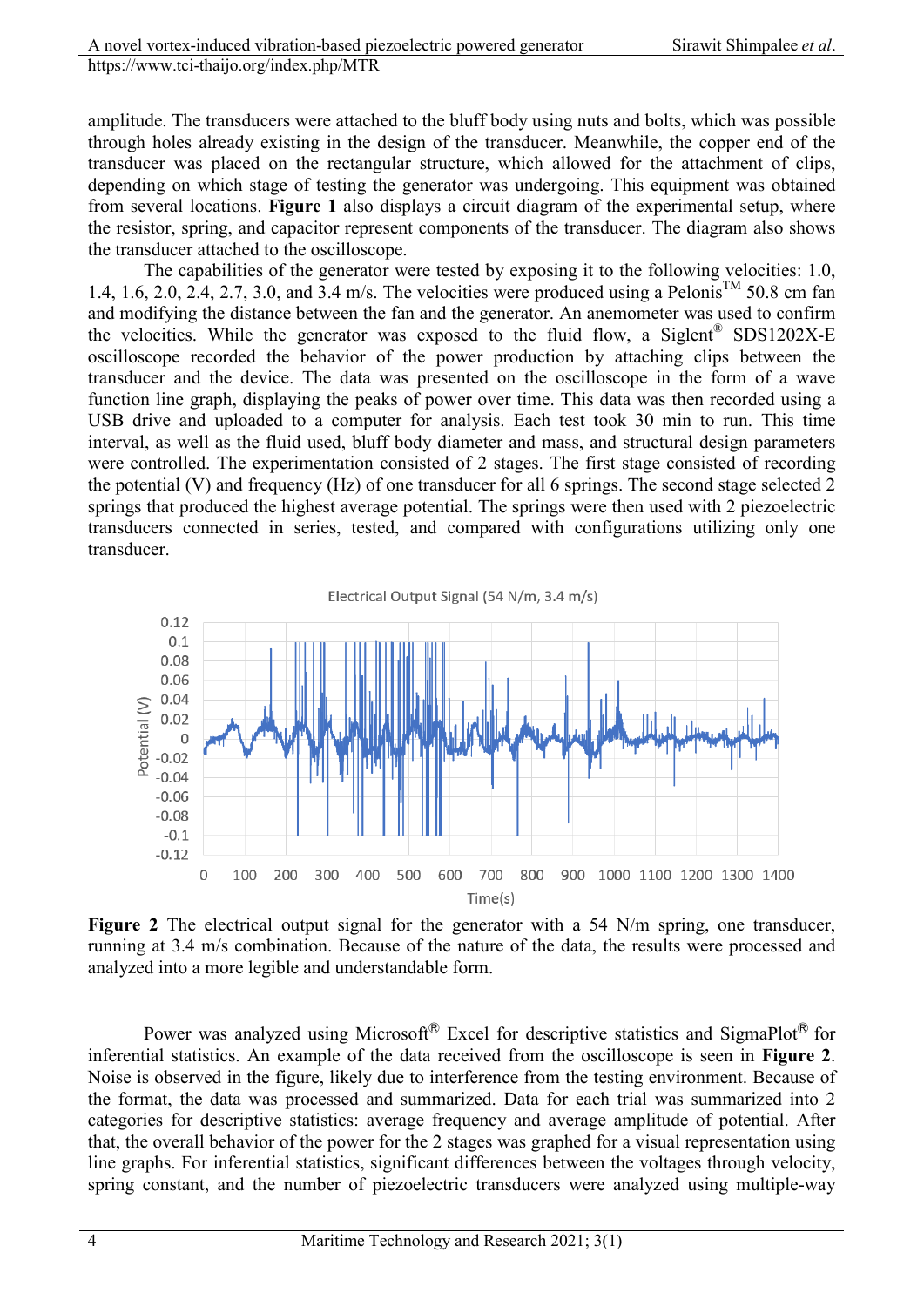analysis of variance (ANOVA) tests. These tests were used in order to determine any realistic differences between velocities for real world use. The ANOVA tests were conducted using the data described in the descriptive statistics. Holm-Sidak tests, which correct errors for multiple comparisons, were used for post hoc analysis. This data determined the feasibility of scaling up.

# **3. Results**

**Table 1** displays the averages of output (V) amplitudes for the 6 springs tested in relation to velocity. Based on the data, the 205 N/m spring achieved the highest average of 0.065647 V at 3.4 m/s. The overall amplitude values were followed by the 93 N/m spring, with the 54 N/m spring achieving the lowest amplitudes. Based on the results, the 205 and 93 N/m were used for **Tables 3** and **4**, as well as **Figures 5** and **6**.

| <b>Velocity (m/s)</b> | 54 N/m   | $93$ N/m | $152$ N/m | $205$ N/m | $314$ N/m | $636$ N/m |
|-----------------------|----------|----------|-----------|-----------|-----------|-----------|
| 1.0                   | 0.017358 | 0.008659 | 0.005583  | 0.000852  | 0.006064  | 0.004889  |
| 1.4                   | 0.031516 | 0.002290 | 0.000698  | 0.005997  | 0.002053  | 0.000763  |
| 1.6                   | 0.002330 | 0.042263 | 0.008814  | 0.016168  | 0.001664  | 0.001687  |
| 2.0                   | 0.002347 | 0.032316 | 0.001159  | 0.055424  | 0.002539  | 0.025976  |
| 2.4                   | 0.002828 | 0.060425 | 0.034294  | 0.017375  | 0.024241  | 0.037524  |
| 2.7                   | 0.002770 | 0.061048 | 0.003071  | 0.044202  | 0.035470  | 0.027952  |
| 3.0                   | 0.003774 | 0.004696 | 0.039971  | 0.061084  | 0.004128  | 0.004637  |
| 3.4                   | 0.007316 | 0.008096 | 0.044383  | 0.065647  | 0.057116  | 0.055509  |

**Table 1** A comparison of spring constant and potential (V) of one piezoelectric transducer in relation to velocity.

This table shows the average amplitudes of potential of velocity for each spring constant and velocity combination. The 205 and 93 N/m springs achieved the highest amplitudes overall, while the 54 N/m output values were the lowest, followed by the 636 N/m spring.

Table 2 shows the frequencies of the potential behavior for each spring with respect to velocity. A major difference did not exist between all springs, with the largest difference existing between the 93 and 636 N/m springs. The overall frequency of the springs tended to be within the range of 2.0 to 4.2 Hz. This means that frequency is relatively insignificant when considering the use of one piezoelectric transducer.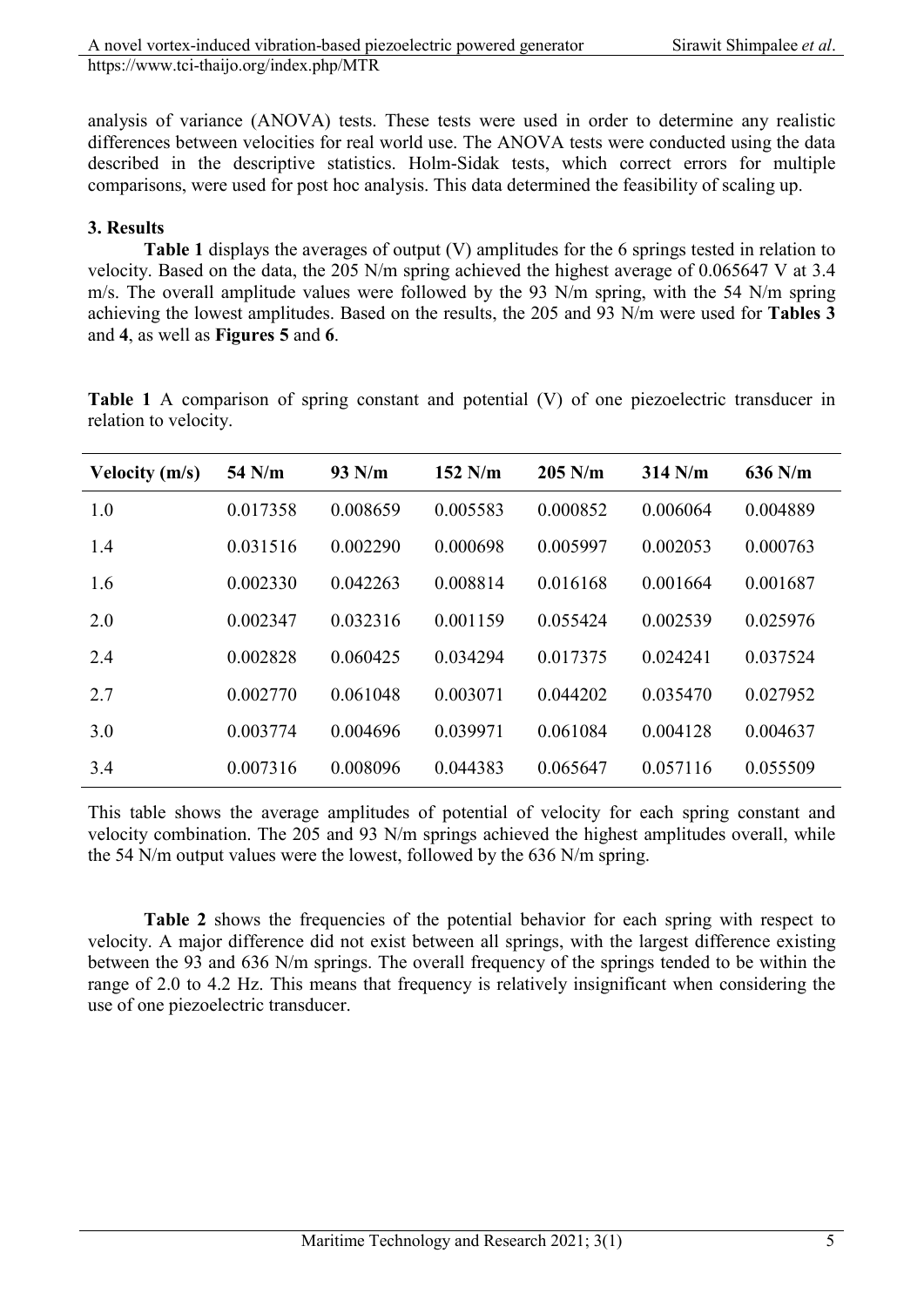| Velocity $(m/s)$ | 54 N/m | 93 N/m | $152$ N/m | $205$ N/m | $314$ N/m | 636 N/m |
|------------------|--------|--------|-----------|-----------|-----------|---------|
| 1.0              | 3.5    | 3.6    | 2.9       | 3.5       | 3.1       | 3.1     |
| 1.4              | 3.4    | 3.4    | 3.8       | 3.5       | 3.6       | 3.3     |
| 1.6              | 3.6    | 4.1    | 3.0       | 3.7       | 4.0       | 3.7     |
| 2.0              | 3.6    | 4.2    | 3.7       | 3.8       | 3.6       | 2.6     |
| 2.4              | 3.1    | 4.0    | 2.9       | 3.3       | 3.3       | 2.4     |
| 2.7              | 3.5    | 3.8    | 3.2       | 2.8       | 3.3       | 2.6     |
| 3.0              | 3.7    | 2.8    | 3.4       | 3.1       | 3.3       | 3.1     |
| 3.4              | 3.4    | 3.6    | 3.0       | 3.2       | 3.3       | 2.0     |

**Table 2** A comparison of spring constant and frequency (Hz) of one piezoelectric transducer in relation to velocity.

This table shows the frequencies as a result of spring constant and velocity. The frequencies were within approximately 2.0 Hz from each other, meaning that the tables indicate a lack of difference. ANOVAs would be needed to confirm or refute this.

| Velocity (m/s) | 93 N/m 1 piezo | $205$ N/m 1 piezo | 93 N/m 2 piezo | $205$ N/m 2 piezo |
|----------------|----------------|-------------------|----------------|-------------------|
| 1.0            | 0.008659       | 0.000852          | 0.054637       | 0.054890          |
| 1.4            | 0.002290       | 0.005997          | 0.061394       | 0.062275          |
| 1.6            | 0.042263       | 0.016168          | 0.056881       | 0.072819          |
| 2.0            | 0.032316       | 0.055424          | 0.134213       | 0.049218          |
| 2.4            | 0.060425       | 0.017375          | 0.141151       | 0.053925          |
| 2.7            | 0.061048       | 0.044202          | 0.242275       | 0.224070          |
| 3.0            | 0.004696       | 0.061084          | 0.081597       | 0.224695          |
| 3.4            | 0.008096       | 0.065647          | 0.081966       | 0.225380          |

**Table 3** A comparison of potential (V) of one and 2 piezoelectric transducers for 2 spring constants in relation to velocity.

This table shows the effect that the addition of another transducer has on potential. Two piezoelectric transducers result in more output. This trend is not for all velocities. However, overall, more velocities display more output for more transducers than those that do not.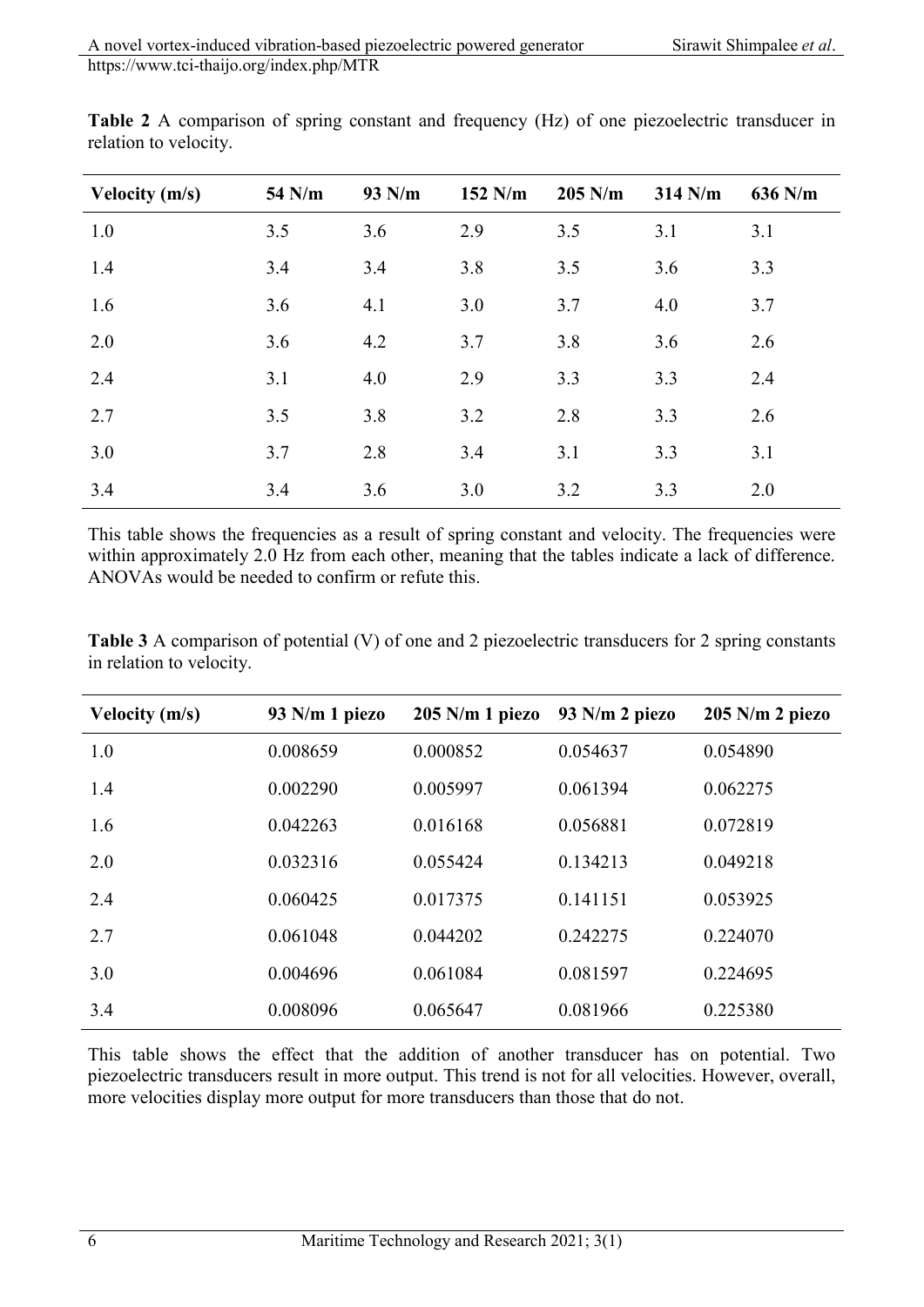**Table 3** reflects upon the potential of one and 2 piezoelectric transducers for the 93 and 205 N/m springs as a result of velocity. The aforementioned springs were selected since they achieved the highest average potential amplitudes. Based on the results, the 2 transducer combinations produced potentials around 3 times greater than one piezo for most of the velocities used, except at velocities between 2.0 and 2.4 m/s. This means that using multiple piezoelectric transducers affects the potential produced.

**Table 4** shows the frequency values that came from the testing conditions seen in **Table 3**. The differences between the frequencies are increased, with differences of up to twice as much. However, the 93 N/m spring constant with 2 piezoelectric transducers had a higher frequency than one transducer at 1.4 and 3.0 m/s. In addition, this must be taken in context with the amplitudes seen in **Table 3**. As a result, the amplitudes of the 2 transducer combinations more than compensates for the frequency, which means that there exists a difference of output when regarding the number of piezoelectric transducers.

**Table 4** A comparison of frequency (Hz) of one and 2 piezoelectric transducers for 2 spring constants in relation to velocity.

| Velocity $(m/s)$ | 93 N/m 1 piezo | $205$ N/m 1 piezo $93$ N/m 2 piezo |     | $205$ N/m 2 piezo |
|------------------|----------------|------------------------------------|-----|-------------------|
| 1.0              | 3.6            | 3.5                                | 1.7 | 1.8               |
| 1.4              | 3.4            | 3.5                                | 3.7 | 1.6               |
| 1.6              | 4.1            | 3.7                                | 3.4 | 1.8               |
| 2.0              | 4.2            | 3.8                                | 3.5 | 2.1               |
| 2.4              | 4.0            | 3.3                                | 1.6 | 2.1               |
| 2.7              | 3.8            | 2.8                                | 1.5 | 2.2               |
| 3.0              | 2.8            | 3.1                                | 3.6 | 2.2               |
| 3.4              | 3.6            | 3.2                                | 3.4 | 2.1               |

This table shows the values for frequency when comparing the difference another transducer makes on the system. Although the addition of another transducer reduces frequency for many cases, some velocities and combinations, such as at 1.4 m/s for the 93 N/m spring, result in a higher frequency.

**Figure 3** shows the behavioral trends of amplitude of potential in relation to velocity for each spring constant. Based on the graph, there is no standard lock-in region for all springs except the 54 N/m spring. The 93 N/m spring had several peaks in behavior, while the 205, 314, and 636 N/m behaviors plateaued to amplitudes higher than those achieved with the lock-in phenomenon. The 152 N/m spring experienced both trends. In addition, springs with relatively extreme spring constants had lower outputs than non-extreme values.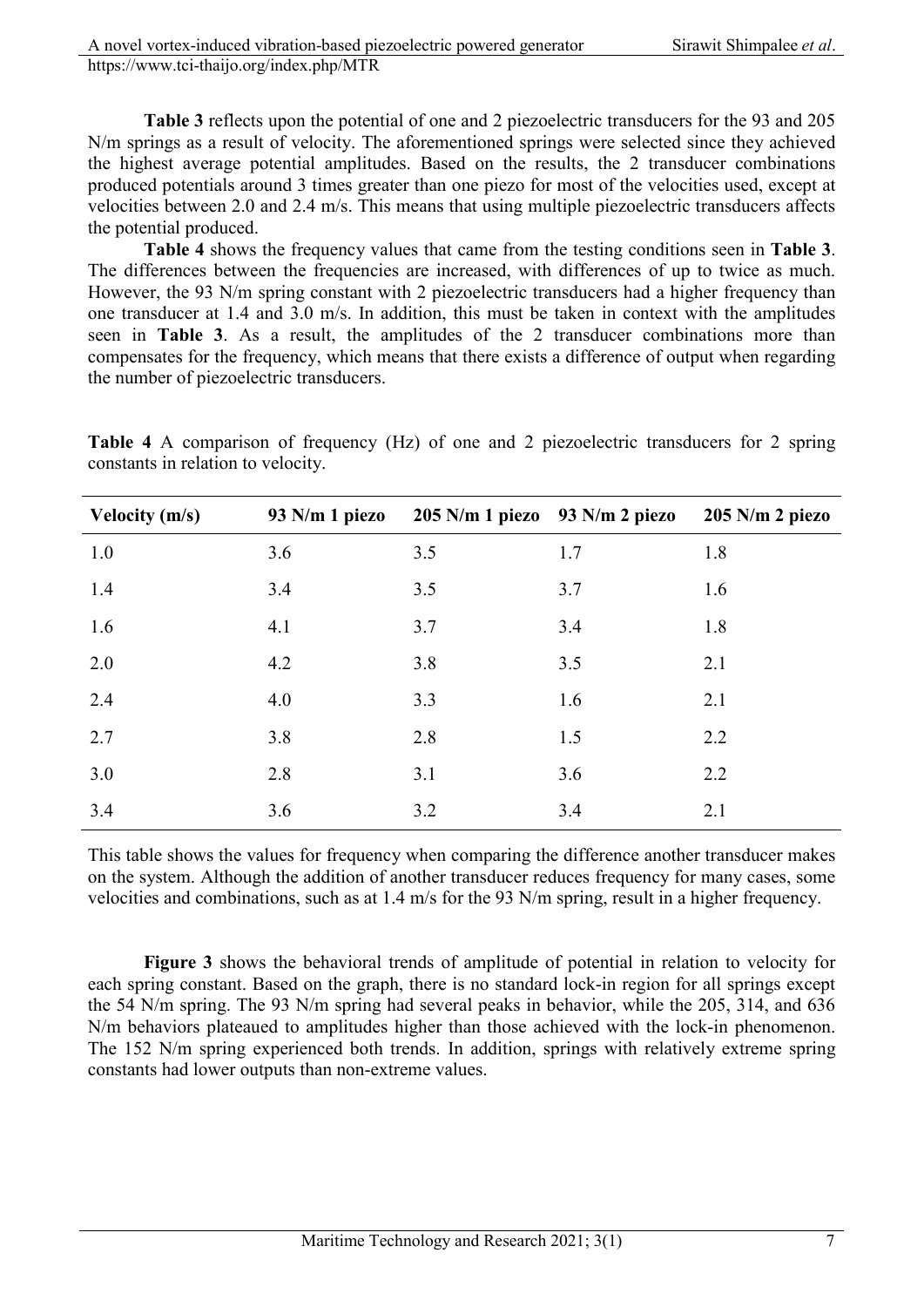

**Figure 3** Behavioral trends of potential amplitude in relation to velocity for each spring constant. This graph shows a comparison of different spring constants (N/m) on the potential (V) in relation to velocity (m/s). The highest potential values were achieved when the spring constant was 205 or 93 N/m.



**Figure 4** Behavioral trends for frequency in relation to velocity for each spring constant. This graph shows the general trend of frequency (Hz) for different spring constants (N/m) in relation to velocity (m/s) for one piezoelectric transducer. Overall, the frequency is relatively constant, with a slight negative correlation. The difference is marginal overall.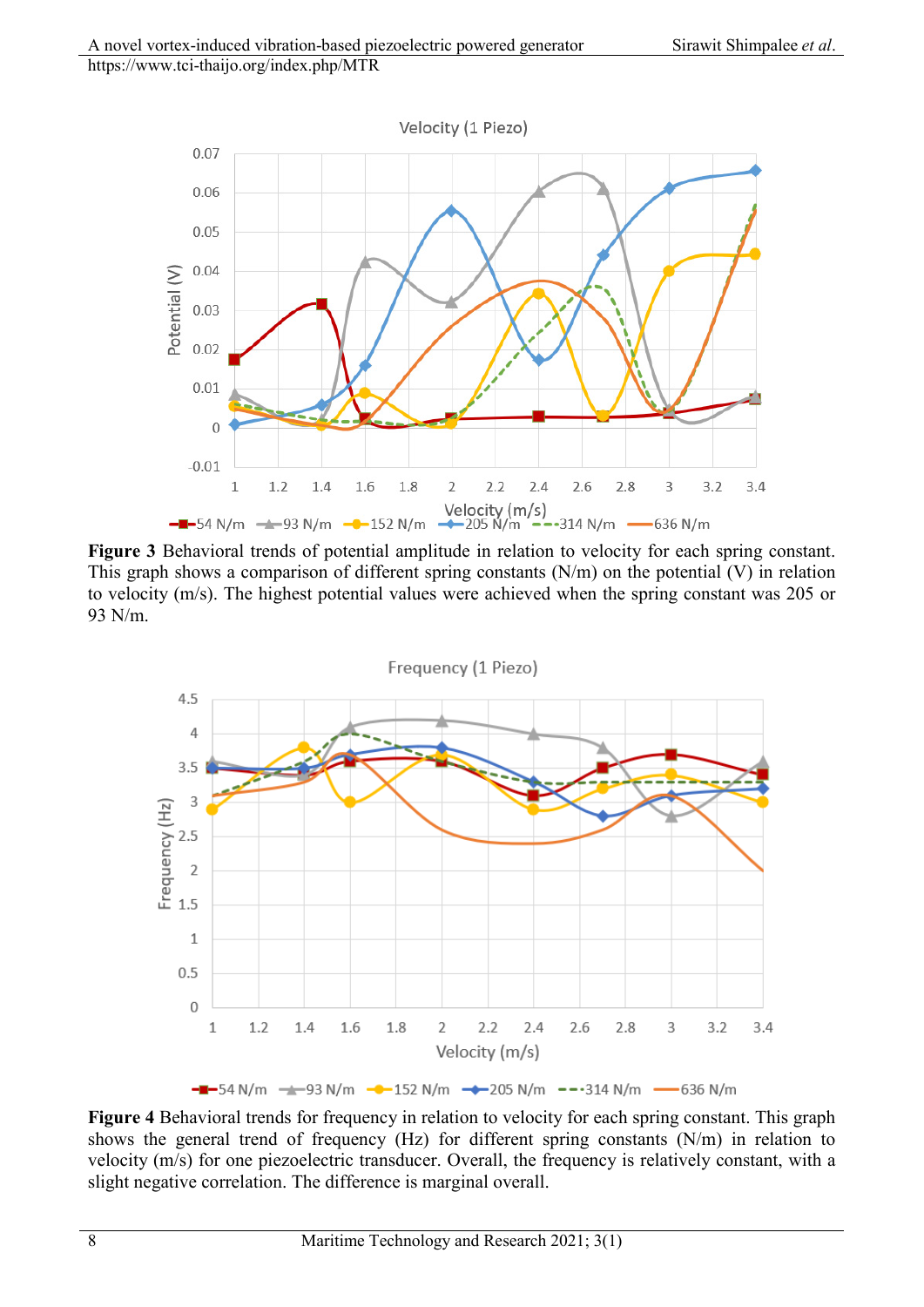**Figure 4** elaborates on the behavior of the frequency of potential in relation to velocity for each spring constant. This figure corroborates the results from **Table 2**. Similar to the related table, the frequency of each setup tended to stay the same overall, with a slight negative correlation. The most deviation started to occur from 1.4 m/s. However, the figure helps to better define the differences between each spring, which was important in determining the actual power output of each combination.

**Figure 5** visualizes the relationship of potential amplitude, velocity, and the number of transducers for the 93 and 205 N/m springs. Based on the trends shown, the addition of another transducer greatly increased the potential for most velocities. Furthermore, the behavior of the 2 transducer graphs seems to be similar to the trends of the one transducer graphs for each respective spring. This figure must be taken with respect to **Figure 6** for output differences.

Potential (93 N/m and 205 N/m)



**Figure 5** Behavioral Trends for potential amplitude in relation to velocity for each spring constant and number of piezoelectric transducers. This graph shows the effect of the number of piezoelectric transducers on the potential (V) of 2 springs in relation to velocity (m/s). The 2 piezoelectric transducers combination performed better than one in all scenarios for most velocities. The pattern of the potentials also slightly correlates with the spring used.

**Figure 6** presents the behavior of the frequency of 4 different combinations with different spring constants and number of piezoelectric transducers with respect to velocity. Unlike **Figure 3**, the similarities between the behavior of the 2 graphs for each spring constant are less pronounced. The values for the 2 transducer graphs tended to be less than that of their counterparts. The differences between the 205 N/m combinations were well defined, but different trends were less evident with the 93 N/m spring constant. However, the differences between the frequencies are less than amplitude.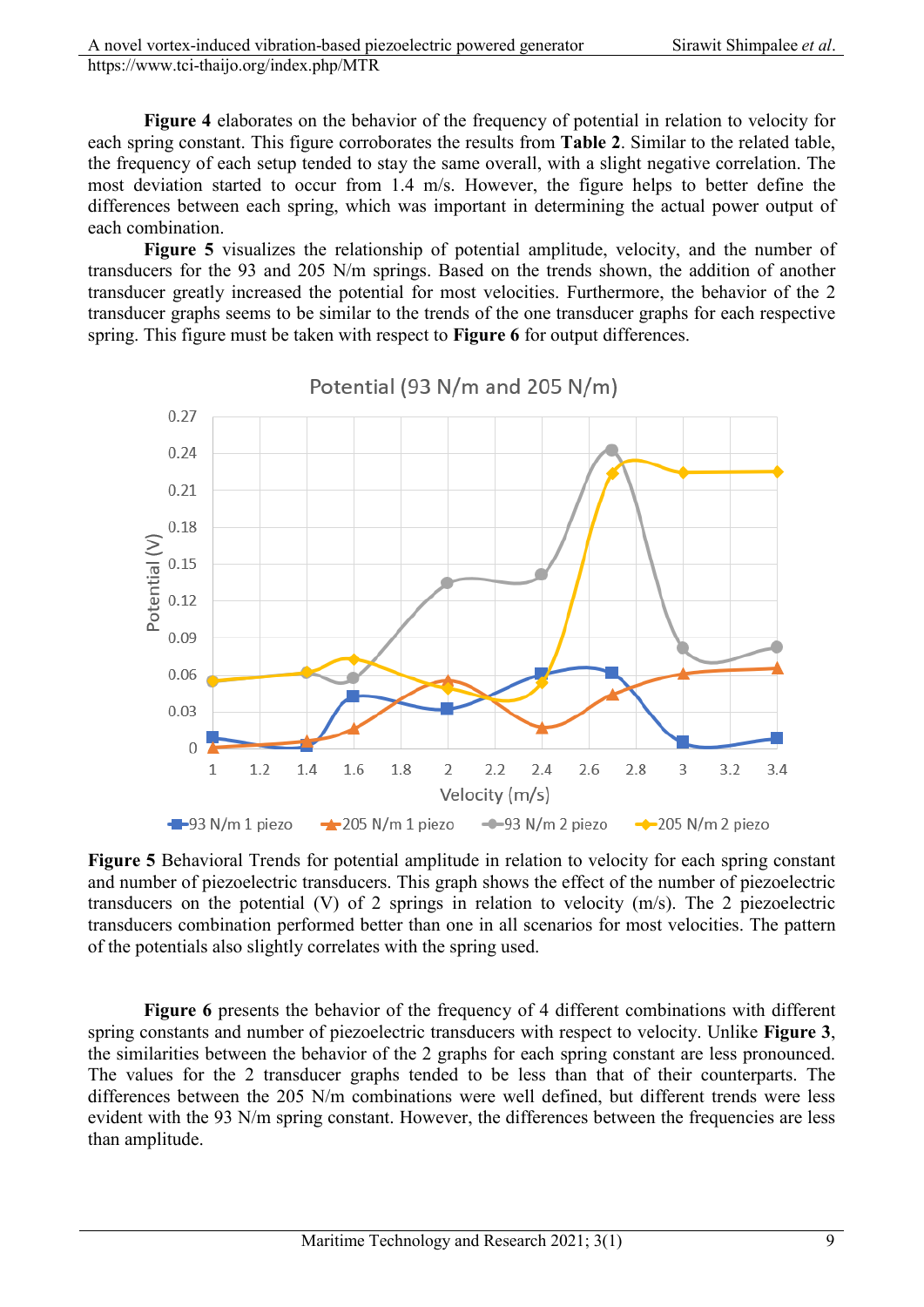

Figure 6 Behavioral trends for frequency in relation to velocity for each spring constant and number of piezoelectric transducers. This graph shows the trend in frequency for 4 combinations with different spring constants and number of piezoelectric transducers. The addition of more transducers generally decreases the frequency. However, comparison with the potential indicates a greater effectiveness of more transducers.

**Tables 1a - 1d** of **Appendix A** are analysis of variances done for **Tables 1 - 4**, respectively. These ANOVAs were created in order to determine if the variables involved in the research, velocity, spring constant, and the number of piezoelectric transducers, caused any significant differences between values. The p-value for the **Table 1a** did not find any significant differences between the amplitudes for all springs. However, **Tables 1b - 1d** found variables that caused significant changes. For **Table 1b**, both velocity and the spring constant were determined to be significant factors in the frequency values, since their p values of 0.034 and 0.001, respectively, were below the test value of 0.05. For **Table 1c**, only the number of piezoelectric transducers ( $p =$ 0.001) and velocity (p = 0.021) produced significant results. **Table 1d** determined that only the number of piezoelectric transducers affected the frequency, as determined by a p value of 0.002. Post hoc Holm-Sidak tests concluded that the significant differences were between the 93, 54, 314, and 636 N/m springs for frequency, and that the potentials for different numbers of piezoelectric transducers were significantly different at 1.0 and 2.7 m/s.

#### **4. Discussion**

The purpose of this phase of a larger study in vortex-induced vibration maritime engine design was to see if the use of piezoelectricity would result in a feasible design. It was believed that, if velocity was 3.4 m/s, and the generator utilized 54 N/m springs and 2 transducers, then the voltage would be the highest, and that power could operate a model ship. The research underwent 2 stages in order to determine the combination that would be the closest to achieving the highest output. However, the hypothesis cannot be supported, since the highest output achieved out of all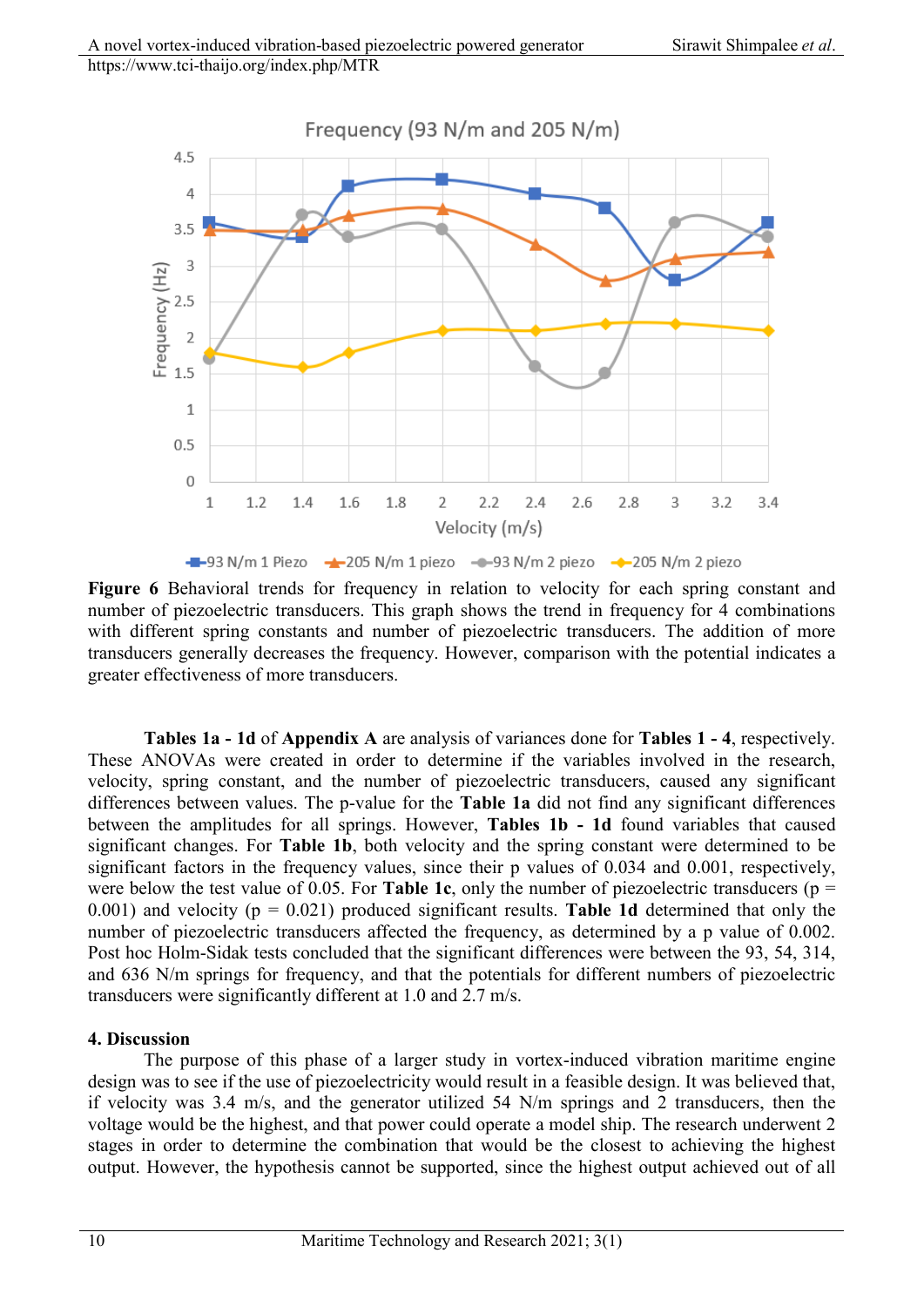the combinations utilized did not occur at 3.4 m/s, 54 N/m did not achieve a high enough output to be tested with 2 transducers, and no combination achieved a high enough voltage to operate a model ship.

Analysis of the values of **Table 1** and behavior of **Figure 3** show that, if only one piezoelectric transducer is utilized, then the hypothesis would be supported. This is because the 205, 314, and 636 N/m springs achieved their highest average amplitudes at 3.4 m/s. In addition, the highest average for the one transducer combinations was achieved with the 205 N/m spring at 3.4 m/s, supporting the hypothesis. Furthermore, there exists an optimal range for the spring constants, as spring constants that were the highest or lowest did not achieve amplitudes as high as the rest of the springs. It is believed that this was the case due to the transducers adding stiffness to the bluff body, thus restricting vibration and the lock-in phenomenon, despite the presence of shedding. The restriction resulted in a shift of values, with peaks experienced in the graphs not resulting in the highest values. The results indicate the Dai et al. (2016) results would only be accurate for certain spring constants.

**Table 2** and **Figure 4** show that the frequencies were not high in numerical value. As a result, the output of the entire generator was not as high as it could be with a higher frequency. The frequency was lower than was reported in previous studies because of the addition of piezoelectric transducers. These transducers reduce the freedom of vibration, thus reducing the frequency. In order to determine the springs that were to be utilized with 2 piezoelectric transducers, frequency was considered with potential. Since the 93 and 205 N/m springs achieved the highest average amplitudes for potential, and had relatively high frequencies, those springs were determined as the most effective and used in the 2-transducer testing.

**Table 3** and **Figure 5** reveal that the addition of another piezoelectric transducer increased the output, and for some velocities over doubled it. This is believed to have been caused by the impact of piezoelectric transducers on the bluff body. Although the overall stiffness of the system had increased, this stiffness may have also allowed the spring and bluff body to reach resonance, thus achieving higher than expected levels of voltage. Furthermore, the utilization of a series circuit means that the highest potential was achieved from the generator. In addition, the similarities in the behaviors of the 1 and 2 transducer combinations means that the addition of more transducers is not expected to drastically alter the behavior, allowing for reasonable predictions for potential outputs, depending on the model used.

**Table 4** and **Figure 6** show that the frequency was altered by the addition of another transducer. However, the decrease in frequency was less than the voltage increase, resulting in the potential compensating for the frequency. As a result, the 2 transducer combinations produced more output, regardless of a lower frequency. The behavior of **Figure 6** is notable, as the behavior of the 2 transducers graphs are not similar to those of the one transducer graphs. This could be due to slight changes in the actual vibrations of the bluff body, resulting in a complete change of behavior.

The ANOVAs were run in order to determine if differences between values did exist, as conclusions could not be made with only the descriptive data. Differences were also observed to see if the generator had to utilize one specific combination, or could use multiple combinations, which could be useful in the production and practical design of the final product. Based on the ANOVAs, there were differences in the frequencies as a result of spring constant and velocity. However, post hoc tests showed that a significant difference existed between one combination, meaning that frequencies were not significantly different and, therefore, it did not matter for the overall performance of the generator. This also holds true for the 2 transducer combinations. The results of the frequency ANOVAs are why potential was studied more than frequency in this research. Even so, the lack of significant differences in the potential for the one transducer combinations means that, theoretically, generators could utilize multiple combinations if they were to use only one transducer. However, it would still be better to use configurations that resulted in the highest output. In addition, the tests for the 2 transducer combinations showed that it was most optimal for the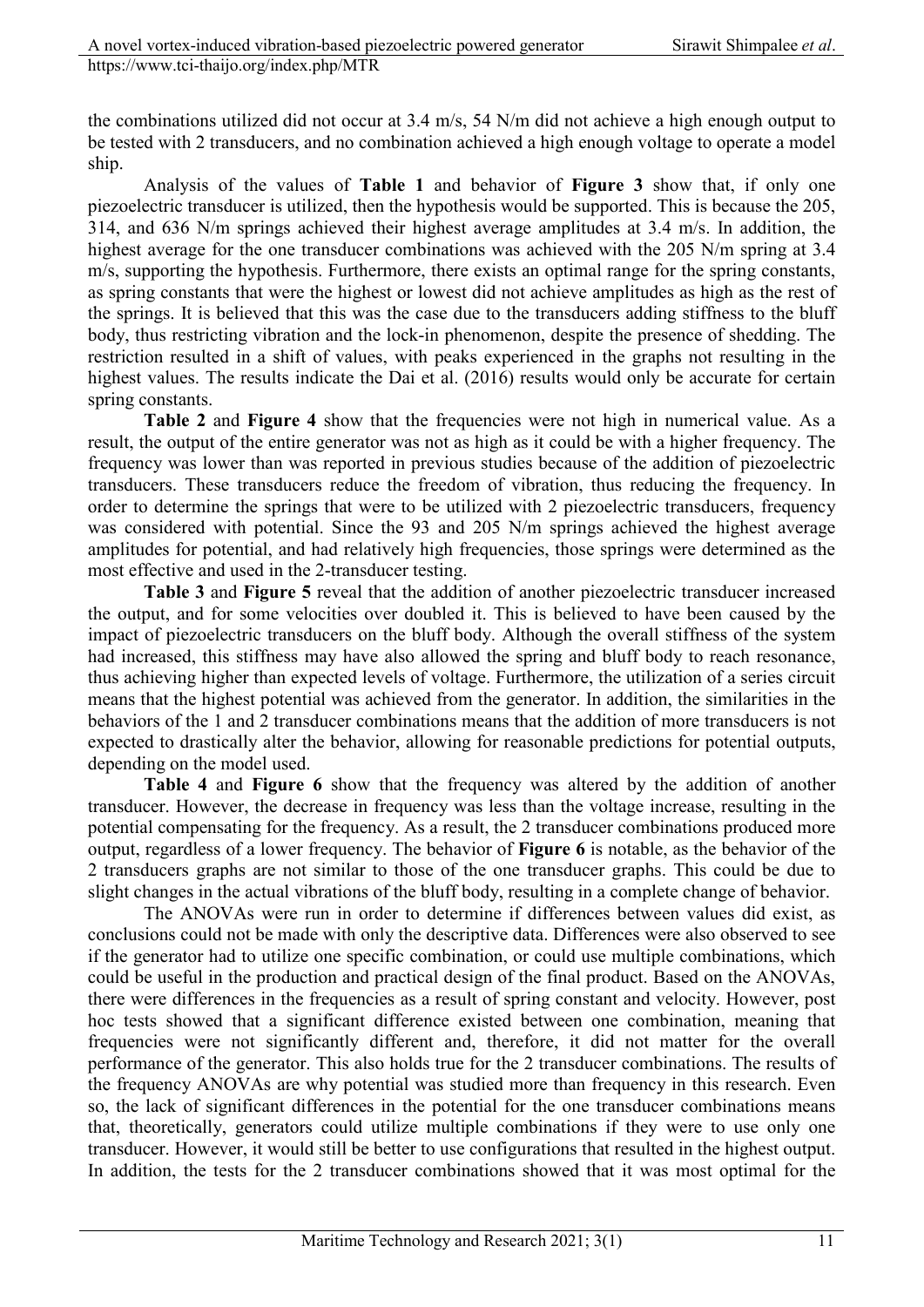generator to be running at high velocities with 2 or more piezoelectric transducers. This is because the ANOVAs indicated that the aforementioned conditions were where the greatest difference lies.

The experimentation was not completely free of issues. The construction of the structure created to support the piezoelectric transducers may have caused some form of interference with the fluid flow. This is likely due to the basic design of the generator, where the layout of the PVC pipes prevented a practical implementation of the transducers involving the structure. Furthermore, the piezoelectric transducers were determined to be too stiff, resulting in a decrease of activity in the bluff body itself. As a result, the mechanical behavior of the bluff body could not be recorded and compared to the electrical behavior. This decrease in the bluff body activity may have also resulted in lower voltage. In addition, the springs utilized in the experimentation were of different lengths, meaning that the shorter springs may have been overextended. This overextension may have resulted in different spring constants. These problems can be resolved for future work through modifications of the generator's design, such as selecting transducers with lower stiffness and replacing PVC pipes with more manipulatable objects to remove the use of a forward structure. Springs could also be selected to have the same lengths, but different spring constants. Better recording material is also being considered.

With a given current of 0.56 mA and the highest achieved voltage of 0.24 V with 2 piezoelectric transducers, the maximum power achieved from all used combinations was 0.14 MW, a value within the power range described by Jbaily and Yeung (2014), but significantly lower than the results achieved by Franzini and Bunzel (2018) and Martinez et al. (2019). Furthermore, the output would not be sufficient enough to operate a model ship, assuming that the model ship utilizes a 3.0 V motor with a current of 0.66 A, or a lithium ion battery with a potential of 3.0 V and a capacity of 0.22 Ah. Although the current configurations of the piezoelectric generator are unable to generate a sufficient amount of voltage to operate a model ship, the generator used in the experimentation was an improvement over the mechanical engine design. While the mechanical engine design was unable to produce any activity, the piezoelectric generator did manage to produce a significant output, even if the values themselves were low. It is also possible to use the current design as the basis for improvement, as adding an efficient circuit and more transducers would eventually result in a generator capable of operating a model ship. In order to achieve the target potential of 3.0 V, 24 piezoelectric transducers will be required in a circuit. However, the power produced is alternating current, resulting in the need for a bridge converter to turn the power into usable direct current power. In addition, the current from the transducers themselves are too insufficient for compatibility with the battery and motor. As a result, a step down transformer is needed to increase the current of the system. **Figure 1a** in **Appendix B** shows a circuit diagram detailing the major components of the hypothetical circuit. Although the design of the circuit in regards to the piezoelectric transducers is insignificant with the addition of a transformer, a series circuit would be preferable due to the simplicity of construction. Although it is possible to operate a model ship, scaling up to real-life dimensions presents many challenges. The results from scaling up would be unreasonable, as the piezoelectric transducer would have to be modified to accommodate a real-life ship, either by making the transducers bigger, more numerous, or more efficient. In order to confirm the capabilities of the hypothetical circuit, the current design will continue to be modified. This will be done through the actual creation of a circuit and battery to test thoughts about the final power output. The circuit itself will then be studied for its behavior and optimized to remove interfering factors. Afterwards, the battery will be added to a model ship, where the behavior of the ship will be observed in order to determine the effectiveness of the piezoelectric generator.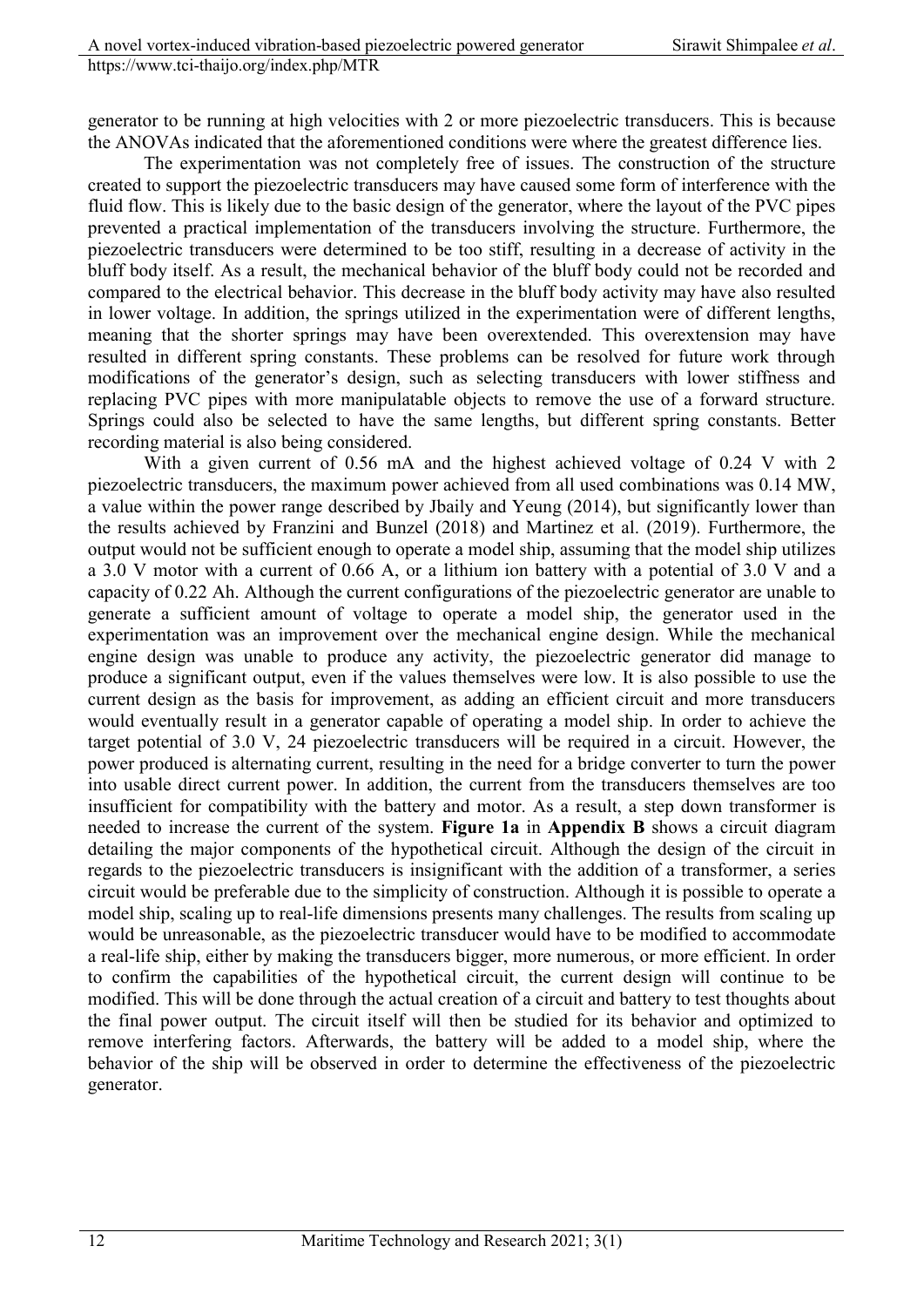#### **5. Conclusions**

In this work, a vortex-induced vibration piezoelectric generator was created in order to study its merits as a source of maritime propulsion. This generator was tested using many different spring, transducer, and velocity combinations. It is determined that the hypothesis cannot be supported as the 93 N/m spring combination utilizing 2 transducers at 2.7 m/s achieved the most output of 0.24 V, not the combination predicted by the hypothesis and not enough output to power a model ship. However, the ANOVAs indicate that the generator can be greatly improved by adding at least 24 transducers in series and using the optimal combination of spring stiffness and fluid velocity. Furthermore, changes to the structural frame of the generator, decreasing the stiffness within the generator, and adding an efficient circuit could also aid in increasing the output to allow for model ship operation.

## **Acknowledgements**

We would like to thank the Hydrogen and Fuel Cell Center at the University of South Carolina for supporting the laboratory facilities and experimental equipment for this project. We also acknowledge Spring Valley High School for providing a great opportunity to conduct this research project.

## **References**

- Dai, H. L., Abdelkefi, A., Yang, Y., & Wang, L. (2016). Orientation of bluff body for designing efficient energy harvesters from vortex-induced vibrations. *Applied Physics Letters, 108*(5), 053902. doi:10.1063/1.4941546
- Franzini, G. R., & Bunzel, L. O. (2018). A numerical investigation on piezoelectric energy harvesting from vortex-induced vibrations with one and two degrees of freedom. *Journal of Fluids and Structures, 77*, 196-212. doi:10.1016/j.jfluidstructs.2017.12.007
- Jbaily, A., & Yeung, R. W. (2014). Piezoelectric devices for ocean energy: A brief survey. *Journal of Ocean Engineering and Marine Energy, 1*(1), 101-118. doi:10.1007/s40722-014-0008-9
- Martinez, T., Pillonnet, G., Vasic, D., & Costa, F. (2019). A longitudinal traveling wave piezoelectric transformer. *Sensors and Actuators A: Physical, 293*, 37-47. doi:10.1016/j.sna.2019.04.014
- Mehmood, A., Abdelkefi, A., Hajj, M., Nayfeh, A., Akhtar, I., & Nuhait, A. (2013). Piezoelectric energy harvesting from vortex-induced vibrations of circular cylinder. *Journal of Sound and Vibration, 332*(19), 4656-4667. doi:10.1016/j.jsv.2013.03.033
- Shimpalee, S. (2019). *The impact of damper properties on the amplitude and frequency of bluff body behaviors under vortex-induced vibration for maritime engines*. South Carolina Junior Academy of Science. Retrieved from https://scholarexchange.furman.edu/scjas/2019/all/273
- Zhang, M., & Wang, J. (2016). Experimental study on piezoelectric energy harvesting from vortexinduced vibrations and wake-induced vibrations. *Journal of Sensors, 2016*, 1-7. doi:10.1155/2016/2673292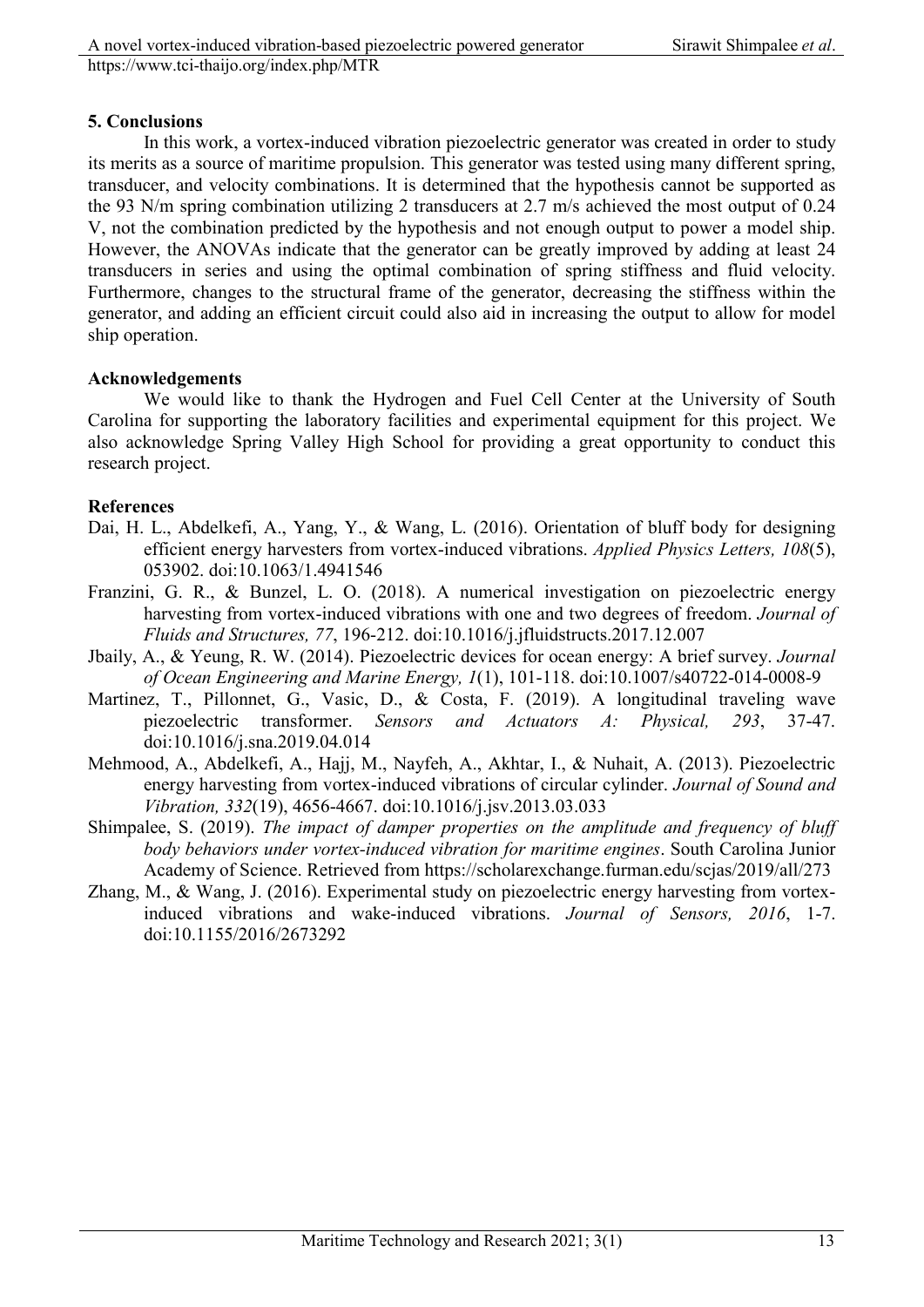# **Appendix A**

| Table 1a A 2 way analysis of variance for spring constant and potential (V) of one piezoelectric |  |  |  |
|--------------------------------------------------------------------------------------------------|--|--|--|
| transducer in relation to velocity.                                                              |  |  |  |

| Source of<br><b>Variation</b> | Difference of<br><b>Squares</b> | Sum of<br><b>Squares</b> | Mean<br><b>Squares</b> | <b>F-test</b><br><b>Statistic</b> | p-value |
|-------------------------------|---------------------------------|--------------------------|------------------------|-----------------------------------|---------|
| Velocity                      | 7                               | 0.005670                 | 0.000810               | 2.268                             | 0.052   |
| Spring constant               | -5                              | 0.003010                 | 0.000603               | 1.689                             | 0.163   |
| Residual                      | 35                              | 0.012500                 | 0.000357               |                                   |         |
| Total                         | 47                              | 0.021200                 | 0.000450               |                                   |         |

**Table 1b** A 2 way analysis of variance for spring constant and frequency (Hz) of one piezoelectric transducer in relation to velocity.

| Source of<br><b>Variation</b> | Difference of<br><b>Squares</b> | Sum of<br><b>Squares</b> | Mean<br><b>Squares</b> | <b>F-test</b><br><b>Statistic</b> | p-value |
|-------------------------------|---------------------------------|--------------------------|------------------------|-----------------------------------|---------|
| Velocity                      | 7                               | 1.997000                 | 0.285000               | 2.506                             | 0.034   |
| Spring constant               | 5                               | 3.197000                 | 0.639000               | 5.618                             | 0.001   |
| Residual                      | 35                              | 3.983000                 | 0.114000               |                                   |         |
| Total                         | 47                              | 9.177000                 | 0.195000               |                                   |         |

**Table 1c** A 3 way analysis of variance for potential (V) of one and 2 piezoelectric transducers for 2 spring constants in relation to velocity.

| Source of<br><b>Variation</b> | Difference of<br><b>Squares</b> | Sum of<br><b>Squares</b> | Mean<br><b>Squares</b> | <b>F-test</b><br><b>Statistic</b> | p-value |
|-------------------------------|---------------------------------|--------------------------|------------------------|-----------------------------------|---------|
| Number of piezo               |                                 | 0.055700                 | 0.055700               | 52.278                            | 0.001   |
| Velocity                      | 7                               | 0.039900                 | 0.005700               | 5.350                             | 0.021   |
| Spring constant               |                                 | 0.000801                 | 0.000801               | 0.752                             | 0.415   |
| Residual                      | 7                               | 0.007460                 | 0.001070               |                                   |         |
| Total                         | 31                              | 0.147000                 | 0.004730               |                                   |         |